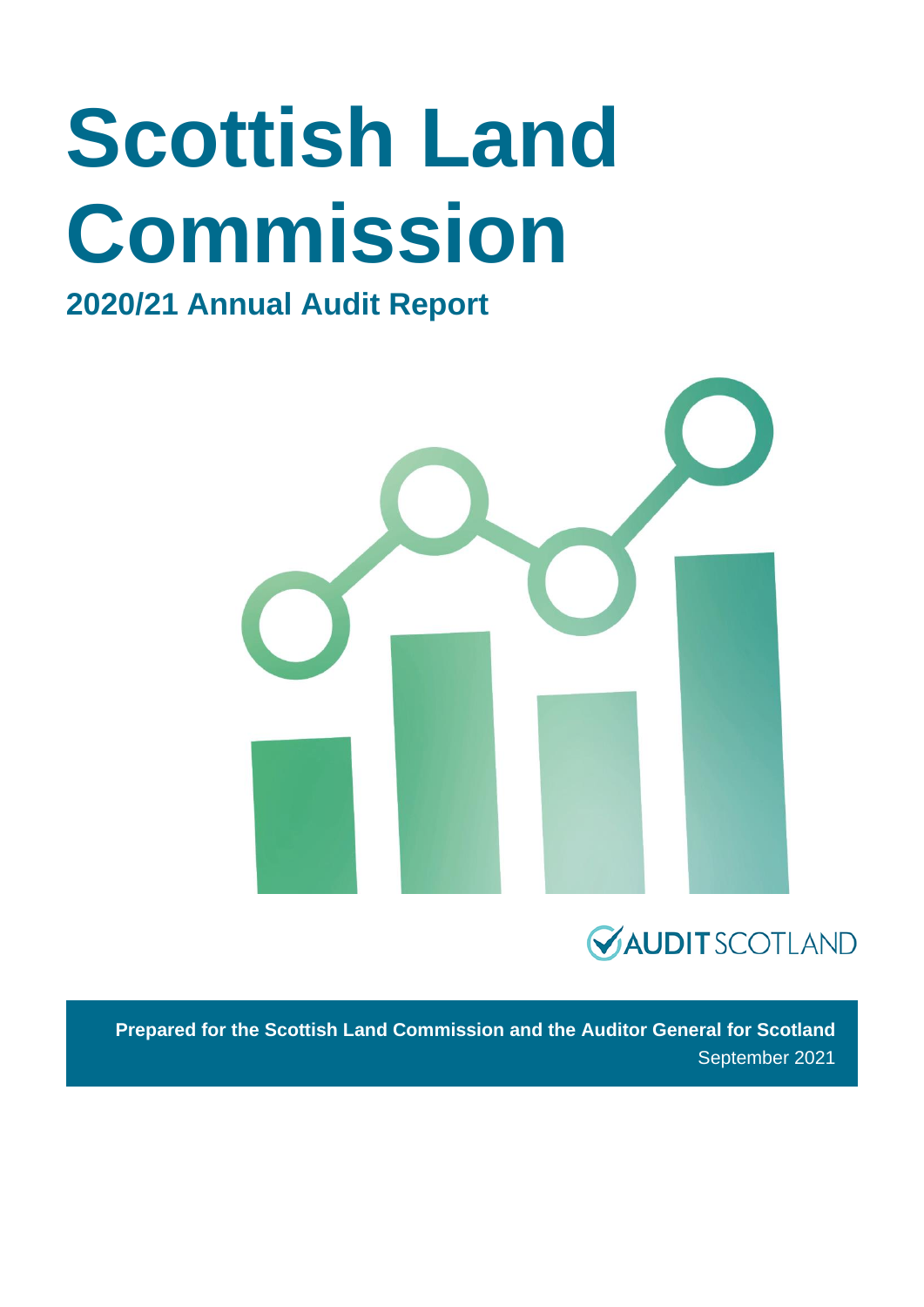## **Contents**

| Key messages                                                   | 3               |
|----------------------------------------------------------------|-----------------|
| Introduction                                                   | 4               |
| Part 1. Audit of 2020/21 annual report and accounts            | 6               |
| Part 2. Financial sustainability                               | 9               |
| Appendix 1. Action plan 2020/21                                | 13 <sup>°</sup> |
| Appendix 2. Significant audit risks                            | 17              |
| Appendix 3. Summary of 2020/21 national performance reports 19 |                 |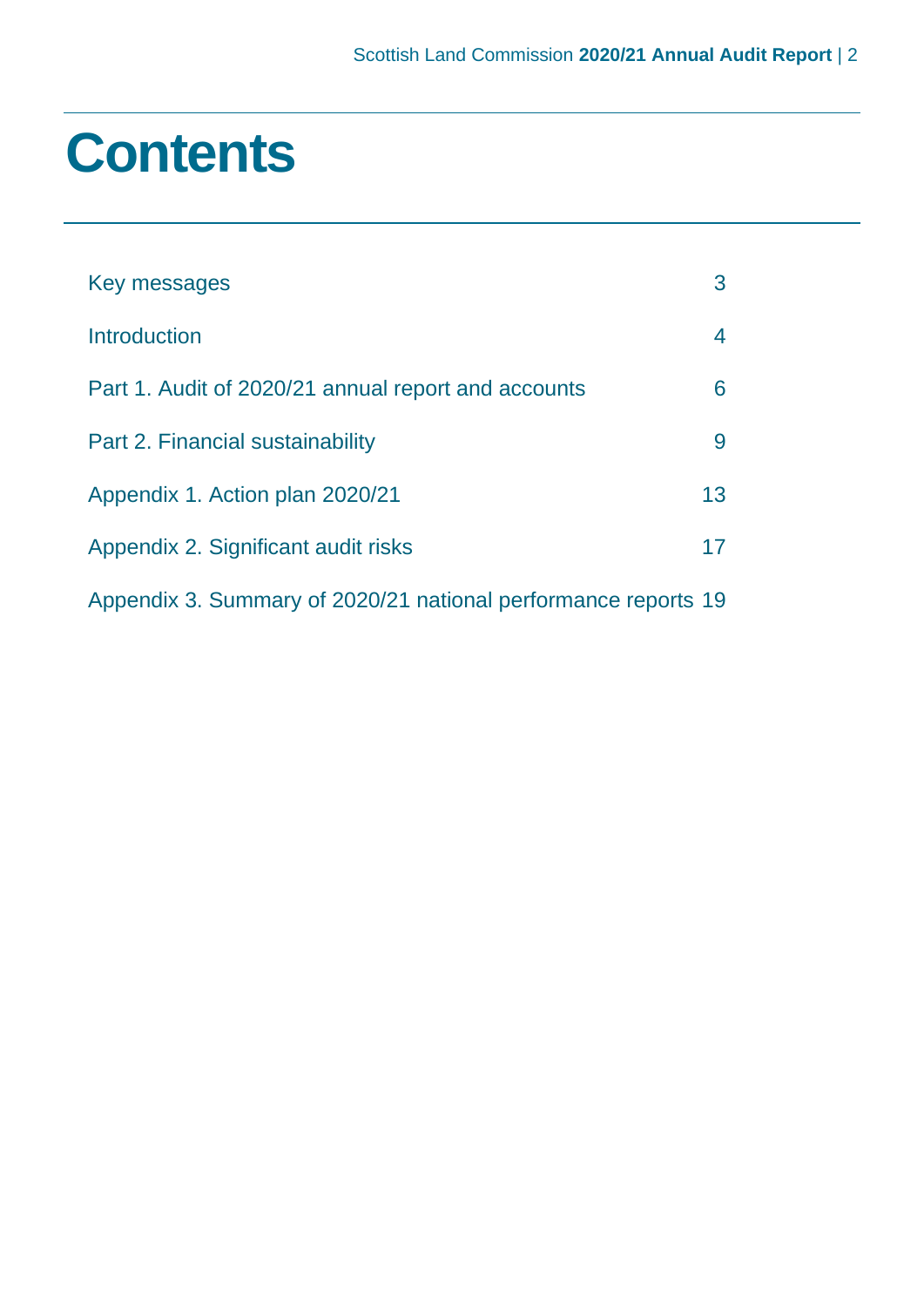# <span id="page-2-0"></span>**Key messages**

### **Audit of 2020/21 annual report and accounts**

- **1** The Commission's financial statements give a true and fair view of the state of its affairs as at 31 March 2021 and of its net expenditure for the year.
- **2** Expenditure and income were incurred in accordance with applicable enactments and guidance.
- **3** The performance report, governance statement and audited part of the remuneration and staff report were all consistent with the financial statements and properly prepared in accordance with the relevant legislation and directions made by Scottish Ministers

### **Financial sustainability**

- **4** The Commission underspent its 2020/21 resource allocation by £26,000  $(1.7\%)$ .
- **5** A financial strategy covering the three years to 2023/24 has been prepared. This provides a good assessment of the risks to financial sustainability but requires more detail on how these will be addressed. It should also be updated to reflect the outcome of the recently completed pay and grading review.
- **6** Governance statement disclosures are appropriate.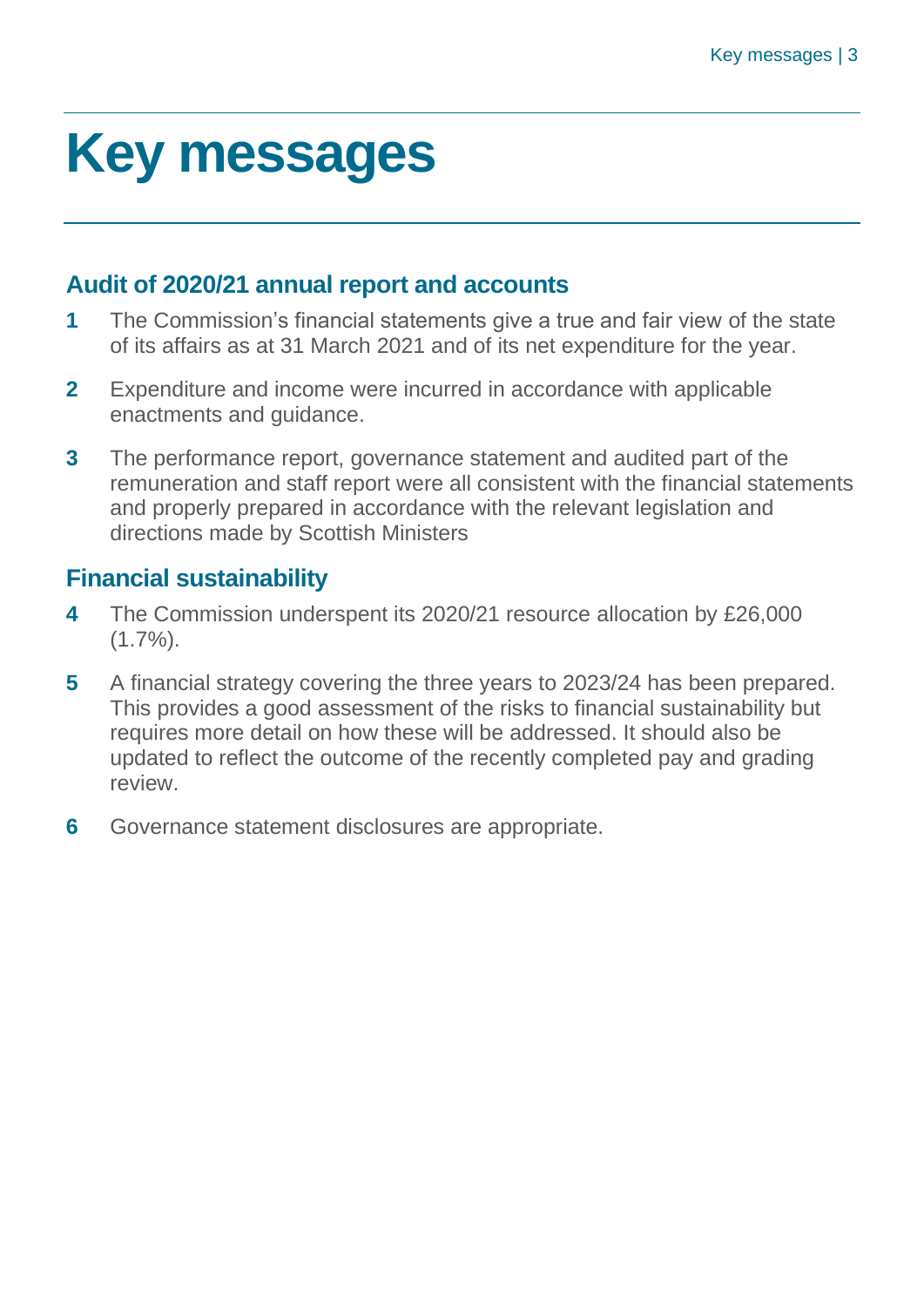## <span id="page-3-0"></span>**Introduction**

**1.** This report summarises the findings from our 2020/21 audit of the Scottish Land Commission ('the Commission').

**2.** The scope of our audit was set out in our Annual Audit Plan presented to the February 2021 meeting of the Audit and Risk Committee. This report comprises the findings from:

- an audit of the Scottish Land Commission's annual report and accounts
- our consideration of financial sustainability and the appropriateness of the disclosures in the annual governance statement.

**3.** In common with all organisations, the Commission has had to respond to the global coronavirus pandemic. Staff continued to work from home for the duration of the financial year. This impacted on staff capacity and, as a result, four outputs were postponed until 2021/22. The remainder were fully or partially delivered as at 31 March 2021.

### **Adding value through the audit**

**4.** We add value to the Commission through the audit by:

- identifying and providing insight on significant risks, and making clear and relevant recommendations
- sharing intelligence and good practice through our national reports [\(Appendix 3\)](#page-18-0) and good practice guides
- providing clear conclusions on the appropriateness of the disclosures in the governance statement and financial sustainability.

**5.** We aim to help the Commission promote improved standards of governance, better management and decision-making and more effective use of resources.

### **Responsibilities and reporting**

**6.** The Commission has primary responsibility for ensuring the proper financial stewardship of public funds. This includes preparing an annual report and accounts that are in accordance with the accounts direction from Scottish Ministers. The Commission is also responsible for compliance with legislation, and for putting arrangements in place for governance, propriety and regularity that enable it to successfully deliver its objectives.

**7.** Our responsibilities as independent auditor are established by the Public Finance and Accountability (Scotland) Act 2000, the Code of Audit Practice 2016 (the Code) and supplementary guidance, and International Standards on Auditing in the UK.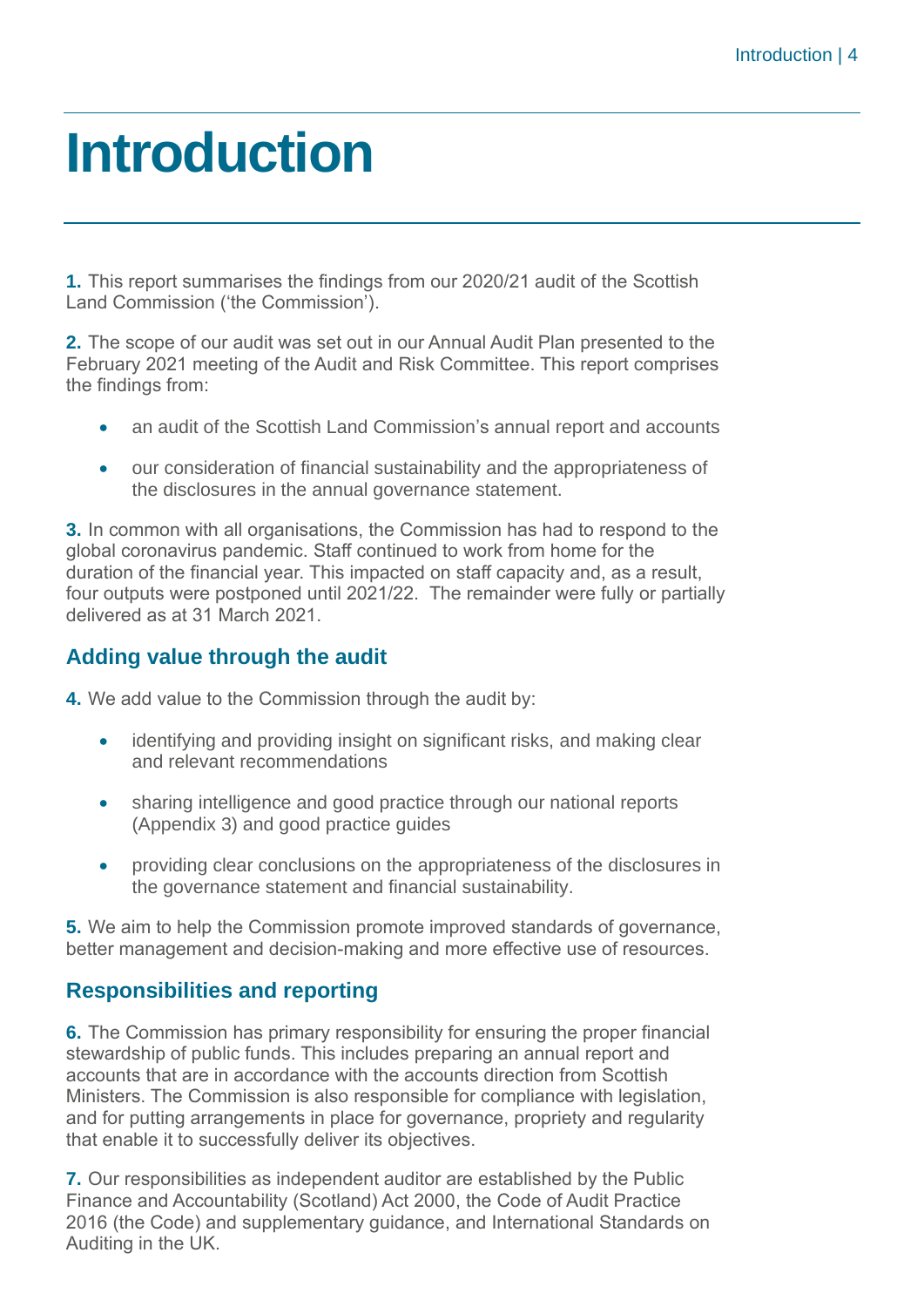Introduction | 5

**8.** As public sector auditors we give independent opinions on the annual report and accounts. The wider scope of public audit also requires auditors to conclude on the appropriateness of the organisation's arrangements for financial management, financial sustainability, governance and transparency, and value for money unless the auditor judges that it is not appropriate due to the body's size, nature, and audit risks.

**9.** As in previous years, and as reported in our 2020/21 Annual Audit Plan, we have applied the small body provisions of the Code to the Commission's 2020/21 audit. This is due to the small volume and lack of complexity of the Commission's financial transactions. Further details of the respective responsibilities of management and the auditor can be found in the Code and supplementary guidance.

**10.** This report raises matters from our audit. The weaknesses or risks identified are only those which have come to our attention during our normal audit work and may not be all that exist. Communicating these does not absolve management from its responsibility to address the issues we raise and to maintain adequate systems of control.

**11.** Our annual audit report contains an agreed action plan at [Appendix 1](#page-12-0) setting out specific recommendations, responsible officers, and dates for implementation. It also includes outstanding actions from last year and progress against these.

### **Auditor Independence**

**12.** We confirm that we comply with the Financial Reporting Council's Ethical Standard. We have not undertaken any non-audit related services and the 2020/21 audit fee of £25,410, as set out in our Annual Audit Plan, remains unchanged. We are not aware of any relationships that could compromise our objectivity and independence.

**13.** This report is addressed to the Scottish Land Commission and the Auditor General for Scotland and will be published on Audit Scotland's website [www.audit-scotland.gov.uk.](http://www.audit-scotland.gov.uk/)

**14.** We would like to thank the Commission's management and staff for their co-operation and assistance during the audit.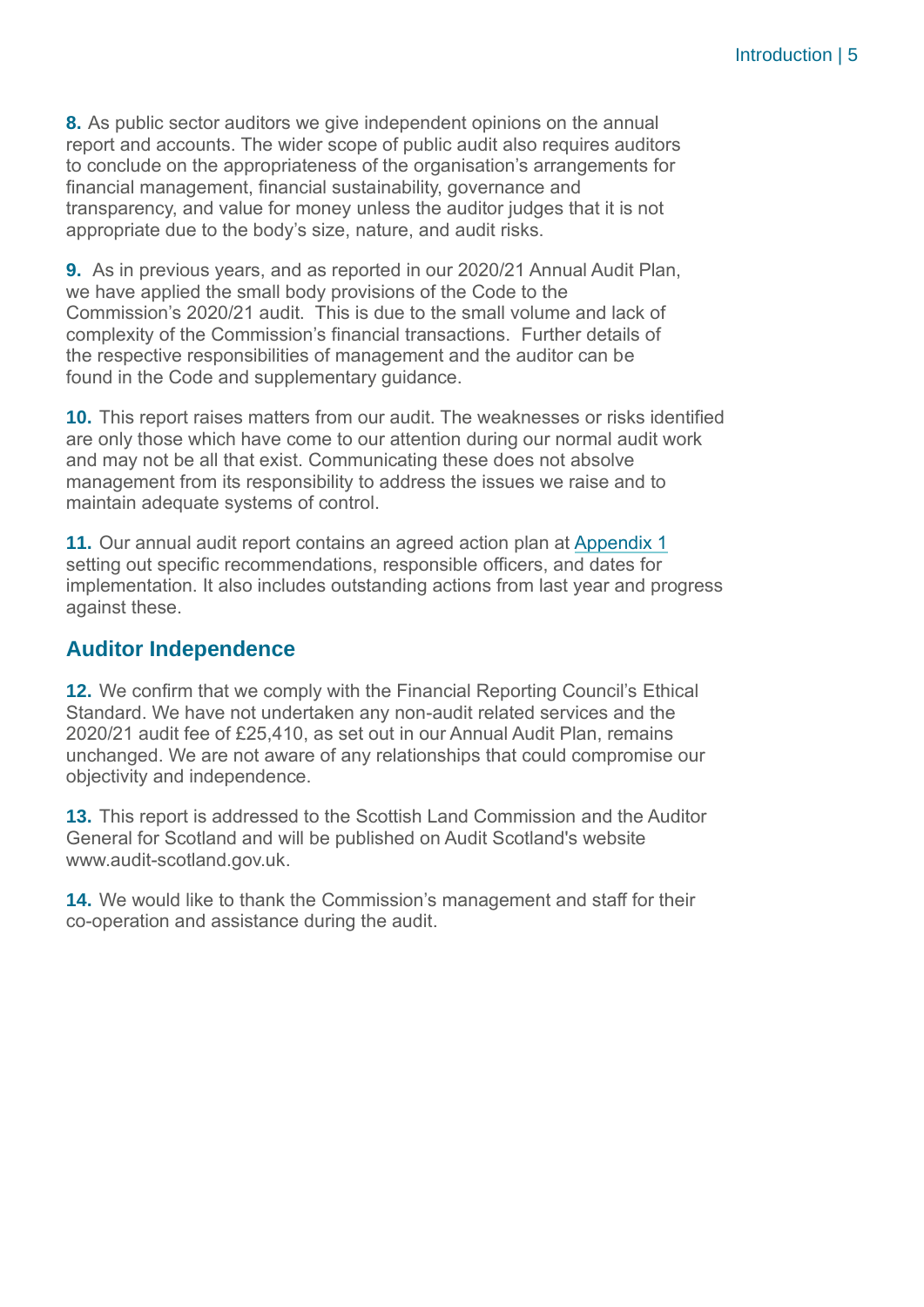# <span id="page-5-0"></span>**Part 1. Audit of 2020/21 annual report and accounts**

The principal means of accounting for the stewardship of resources and performance

### **Main judgements**

The Commission's financial statements give a true and fair view of the state of its affairs as at 31 March 2021 and of its net expenditure for the year

Expenditure and income were incurred in accordance with applicable enactments and guidance.

The performance report, governance statement and audited part of the remuneration and staff report were all consistent with the financial statements and properly prepared in accordance with the relevant legislation and directions made by Scottish Ministers.

### **Our audit opinions on the annual report and accounts are unmodified**

**15.** The annual report and accounts for the year ended 31 March 2021 were approved by the Commissioners on 07 September 2021. As reported in the independent auditor's report:

- the financial statements give a true and fair view and were properly prepared in accordance with the financial reporting framework
- expenditure and income are regular and in accordance with applicable enactments and guidance
- the performance report, governance statement and audited part of the remuneration and staff report were all consistent with the financial statements and properly prepared in accordance with the relevant legislation and directions made by Scottish Ministers.

### **The Covid-19 pandemic did not adversely impact our ability to obtain audit evidence**

**16.** The completeness and accuracy of accounting records and the extent of information and explanations that we required for our audit were not adversely affected by the Covid-19 outbreak. We were able to obtain sufficient, appropriate audit evidence to support our audit opinion.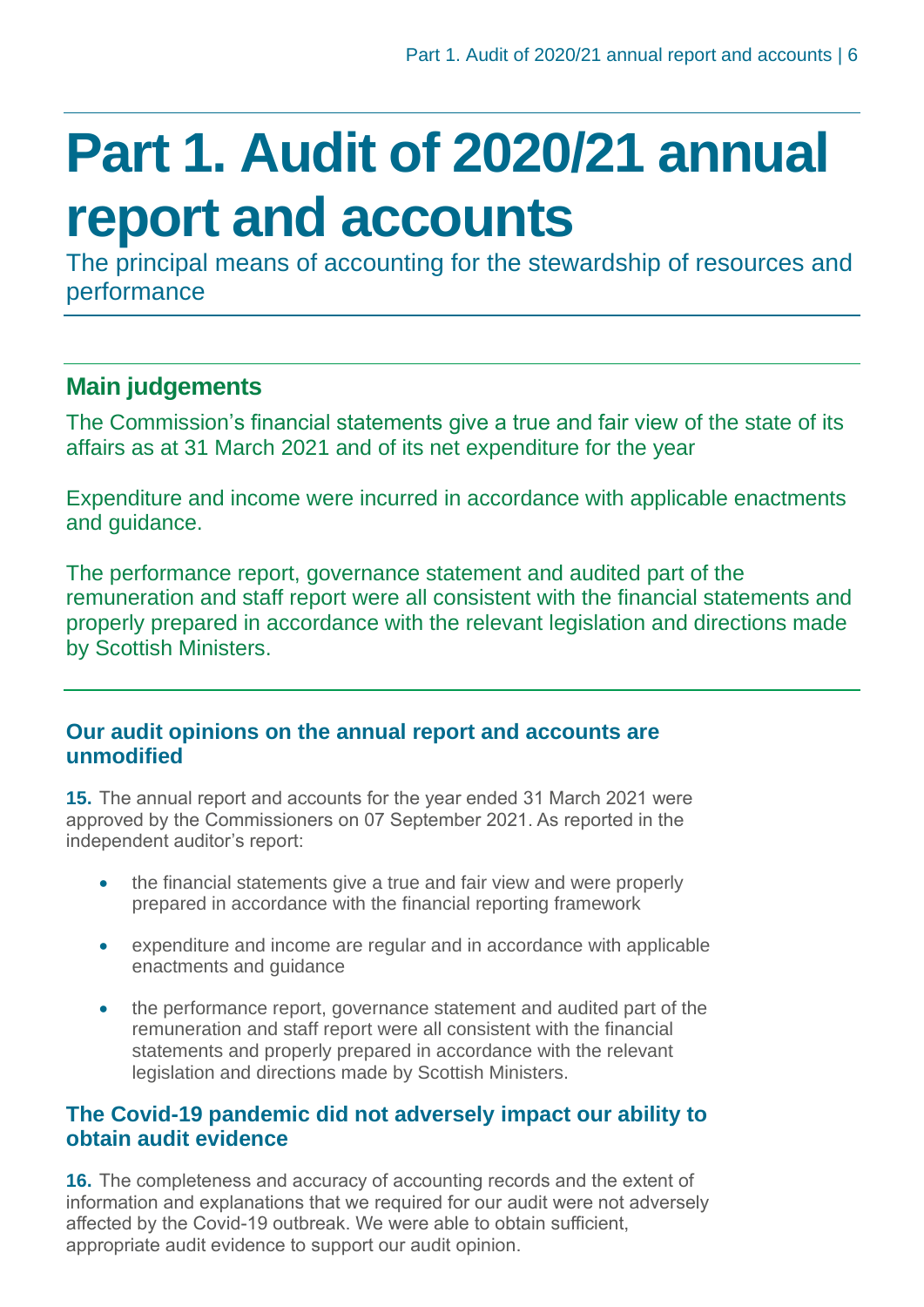**17.** The working papers provided to support the accounts were of a good standard and the audit team received support from finance staff which helped ensure the final accounts audit process ran smoothly.

### **The annual report and accounts were signed off ahead of our original timetable**

**18.** The unaudited annual report and accounts were received on 01 June 2021 in line with our agreed audit timetable. Commission and Audit Scotland staff worked from home for the duration of the audit, due to ongoing restrictions as a result of the Covid-19 pandemic. Lessons learned from the previous year and use of efficient communication methods such as Microsoft Teams enabled the audit to be delivered two months earlier than the target date set out in our annual audit plan.

### **Overall materiality is £30,000**

**19.** Our initial assessment of materiality was carried out during the planning phase of the audit. This was reviewed and updated on receipt of the unaudited annual report and accounts and is summarised in [Exhibit](#page-6-0) 1.

### <span id="page-6-0"></span>**Exhibit 1 Materiality values**

| <b>Amount</b> |
|---------------|
| £30,000       |
| £21,000       |
| £2,000        |
|               |

Source: Audit Scotland

### **[Appendix 2](#page-16-0) identifies the main risks of material misstatement and our audit work to address these**

**20.** [Appendix 2](#page-16-0) provides our assessment of risks of material misstatement in the annual report and accounts and any wider audit dimension risks. These risks influence our overall audit strategy, the allocation of staff resources to the audit and inform where the efforts of the team are directed. The appendix also identifies the work we undertook to address these risks and our conclusions from this work.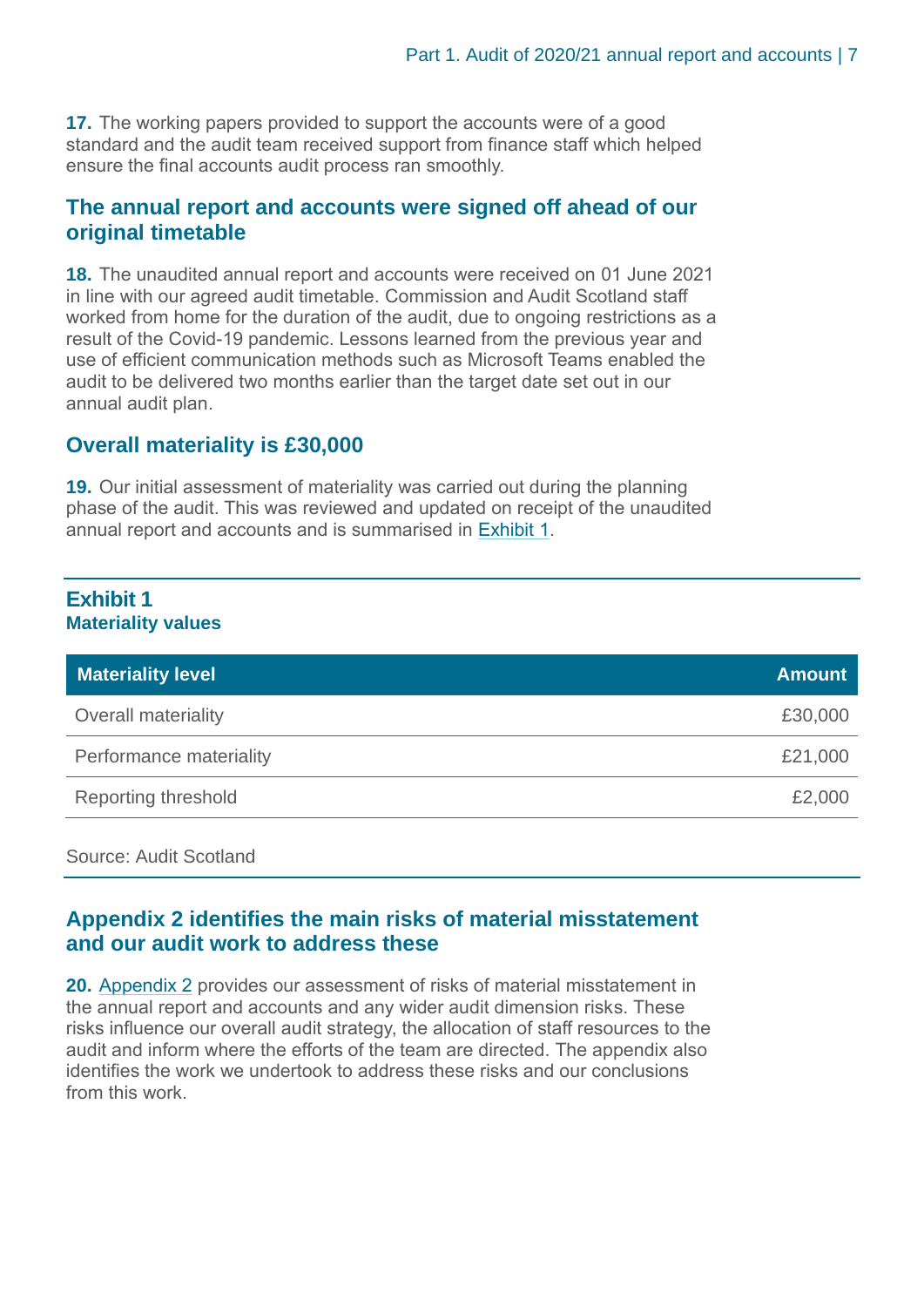### **We have one significant finding to report on the annual audit report and accounts**

**21.** International Standard on Auditing (UK) 260 requires us to communicate significant findings from the audit to those charged with governance, including our view about the qualitative aspects of the body's accounting practices. We have one issue to report from our audit of the financial statements. This is summarised in [Exhibit](#page-7-0) 2.

### <span id="page-7-0"></span>**Exhibit 2 Significant findings from the audit of the financial statements**

| <b>Issue</b>                                                                                                | <b>Resolution</b>                                                       |  |
|-------------------------------------------------------------------------------------------------------------|-------------------------------------------------------------------------|--|
| 1. Overstatement of trade payables<br>Current liabilities and operating expenditure were                    | The audited accounts have been<br>amended to correct this misstatement. |  |
| overstated by £5,000 due to the inclusion of<br>expenditure which related to the 2021/22 financial<br>year. |                                                                         |  |

### Source: Audit Scotland

### **The misstatement was less than our performance materiality threshold and so we did not need to revise our audit approach**

**22.** Audit testing identified only one misstatement of £5,000. As this is below our performance materiality threshold, there was no impact on our audit approach.

**23.** The audited accounts were amended to correct this misstatement and as a result net expenditure decreased and net assets and the general reserve increased by £5,000. There was no impact on the cash balance.

### **There are no unadjusted misstatements to report to those charged with governance**

**24.** It is our responsibility to request that all misstatements, other than those below the reporting threshold, are corrected, although the final decision on making the correction lies with those charged with governance considering advice from senior officers and materiality. Management have adjusted all identified misstatements above our reporting threshold and so there are no unadjusted misstatements to report to those charged with governance.

### **Good progress was made on prior year recommendations**

**25.** The Commission has made good progress in implementing our prior year audit recommendations, with all but one of these now complete. Details of the actions completed, together with recommendations from our 2020/21 audit, are set out in [Appendix 1.](#page-12-0)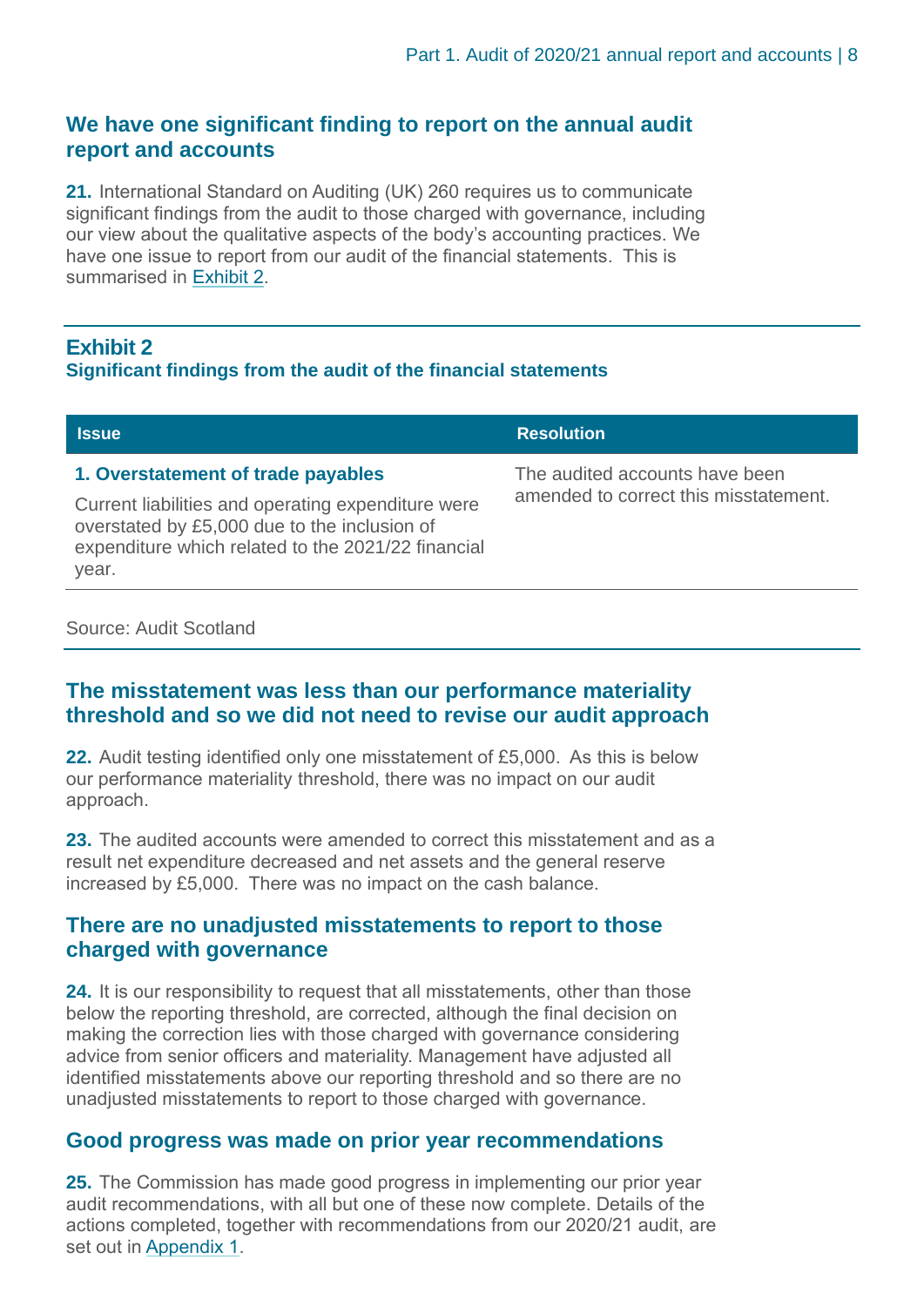# <span id="page-8-0"></span>**Part 2. Financial sustainability**

Financial sustainability looks forward to the medium and longer term to consider whether the body is planning effectively to continue to deliver its services

### **Main judgements**

The Commission underspent its 2020/21 resource allocation by £26,000 (1.7%).

A financial strategy covering the three years to 2023/24 has been prepared. This provides a good assessment of the risks to financial sustainability but requires more detail on how these will be addressed. It should also be updated to reflect the outcome of the recently completed pay and grading review.

Governance statement disclosures are appropriate.

### **The Commission operated within its Departmental Expenditure Limit for 2020/21**

**26.** The main financial objective for the Commission is to ensure that the financial outturn for the year is within the budget allocated by Scottish Ministers. The Commission's financial performance against Departmental Expenditure Limits (DEL) is shown in [Exhibit 3.](#page-8-1)

### **Exhibit 3 Performance against Departmental Expenditure Limit (DEL) in 2020/21**

| <b>Performance</b>  | <b>Budget</b> | <b>Out-turn</b> | <b>Over/(under) spend</b> |
|---------------------|---------------|-----------------|---------------------------|
|                     | Em            | Em              | £m                        |
| <b>Resource DEL</b> | 1.526         | 1.500           | (0.026)                   |

### Source: Audit Scotland

<span id="page-8-1"></span>**27.** The Commission reported an outturn of £1.500 million for 2020/21, underspending its overall budget by £26,000 (1.7%) and so met its main financial objective in 2020/21. It also met its internal target to limit any underspend to below 4% of its budget allocation.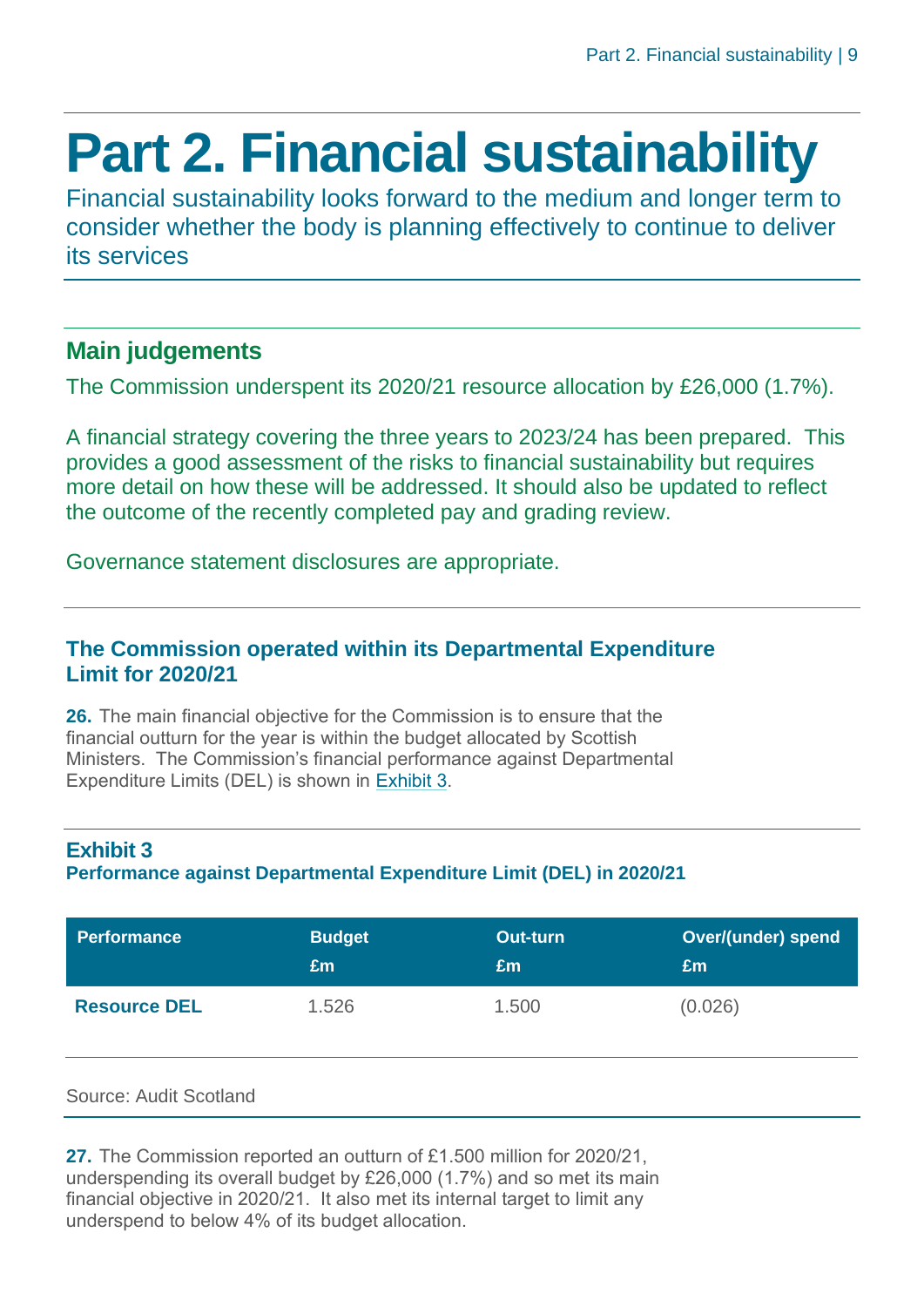**28.** The majority of the Commission's budget headings underspent during the year due to the impact of the pandemic. These underspends were partially offset by additional costs related to the Commission's work on land rights and responsibilities and to ensure staff had the equipment required for longer term homeworking.

**29.** The Commission drew down all of its £1.526 million budget allocation during 2020/21, of which £26,000 was unspent at the year-end. The Scottish Government did not require this funding to be returned and it has been added to reserves.

### **There has been no increase in funding for 2021/22**

**30.** The Commission received the same grant-in-aid funding (£1.526) million) for 2021/22 as it did for 2020/21. Commissioners approved the 2021/22 budget totalling £1.526 million as part of the 2021/22 Business Plan in April 2021.

**31.** In previous years, the Commission has agreed a budget in excess of its funding allocation as part of its approach to minimising any budget underspend. The Commission chose not to over-programme its budget for 2021/22, with budget holders instead maintaining a list of work that can be brought forward if slippage is identified in other areas.

**32.** The latest monitoring report notes that £0.262 million (17%) of the 2021/22 budget was uncommitted as at 27 July 2021. This compares to 11.5% as at 30 June 2020. We will continue to monitor progress against the 2021/22 budget as part of our 2021/22 audit.

### **The Commission has developed a medium-term financial plan**

<span id="page-9-0"></span>**33.** In previous years we have recommended that the Commission should develop a long-term financial strategy (5 years +) supported by clear and detailed financial plans (3 years +). Plans should set out scenario plans (best, worst, most likely) with a clear assessment of the impact of budget assumptions on activity and any residual risks.

**34.** In response, a financial strategy covering the three years to 2023/24 was presented to the Audit and Risk Committee in November 2020. The strategy identifies a number of key issues including:

- all funding is via grant-in-aid with no other source of income
- government finances are expected to remain highly constrained for the coming 3-5 years with likely pressure to reduce budget allocations
- staffing, Commissioner, and fixed costs account for 69% of the annual budget leaving only 31% for completion of the outputs set out in the annual programme of works.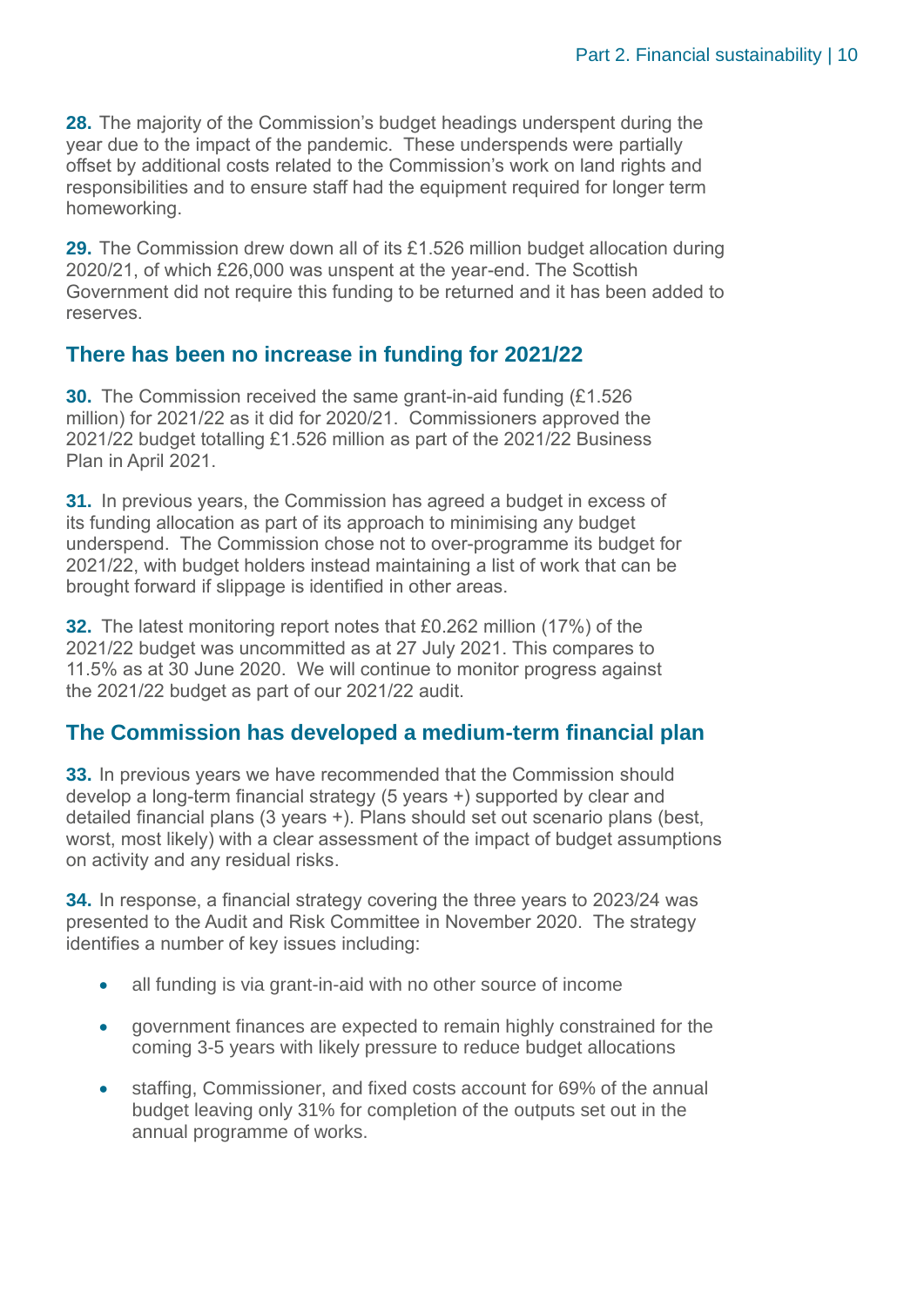**35.** The strategy recognises that the amount available for research projects will come under increasing pressure as payroll and fixed costs increase year on year. In addition, four different scenarios are considered for grant-in-aid: maintaining the current level, and reductions of 5%, 10% and 20% together with the impact of these on project delivery and staff numbers.

**36.** In our opinion, the strategy is a good assessment of the risks to financial sustainability faced by the Commission but requires more detail on how these will be addressed.

**37.** The 2021/22 budget papers further developed the financial strategy including setting a target of maintaining a ratio of approximately 70/30 fixed/flexible costs to provide sufficient flexibility to respond to future years' budget settlements. Fixed costs in the 2021/22 budget currently exceed this at 72%. In response, the Commission aims to make efficiency savings by reducing the costs of external communications support and reducing office accommodation costs.

**38.** The financial strategy has not yet been updated to reflect the impact of the recently completed pay and grading review.

### **Recommendation 1**

The financial strategy should be updated to reflect the impact of the recently completed pay and grading review, and to provide more detail on how the risks to financial sustainability identified will be addressed.

### **Governance statement disclosures are appropriate**

**39.** Our review of the Governance Statement within the annual report and accounts assessed the assurances which are provided to the Accountable Officer regarding the adequacy and effectiveness of the Commission's system of internal control which operated in the financial year. As in previous years, the Accountable Officer has placed reliance on the assurances provided by Heads of Service, the Audit and Risk Committee, and shared service providers.

**40.** Reliance is also placed on internal audit findings reported during the year, and internal audit's overall opinion that *'based on our verification reviews and sample testing, the risk management, control and governance arrangements were operating with sufficient effectiveness to provide reasonable, but not absolute, assurance that the related risk management, control and governance objectives were achieved for the period under review.'*

**41.** The Governance Statement sets out the main areas of focus for the Commission in 2021/22. These include contributing to Scotland's economic recovery and renewal, undertaking an organisational development review, and delivering the programme of work which supports its Strategic Plan.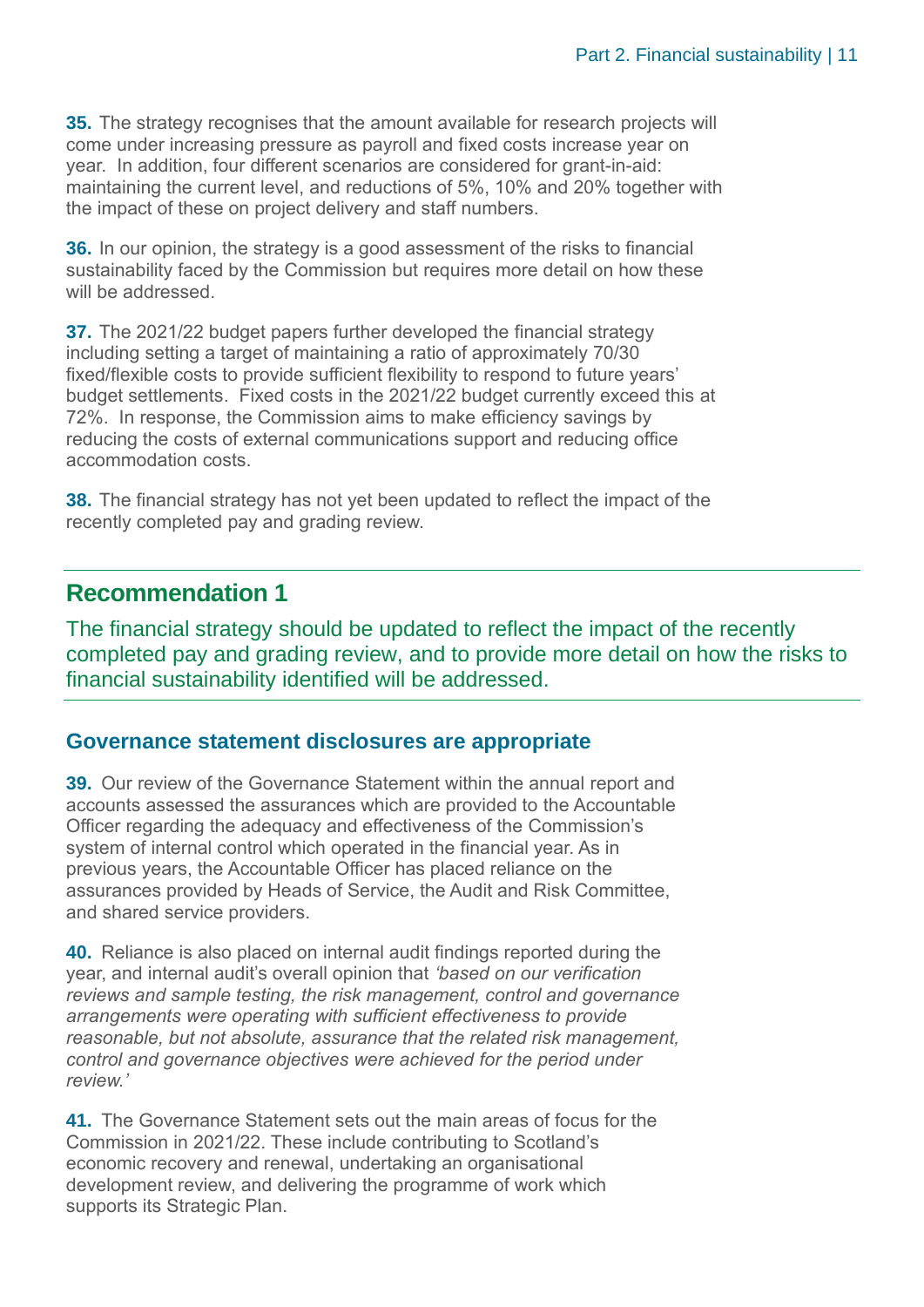**42.** We concluded that the information in the Governance Statement is consistent with the financial statements and complies with the guidance issued by Scottish Ministers.

### **National performance audit reports**

**43.** Audit Scotland carries out a national performance audit programme on behalf of the Accounts Commission and the Auditor General for Scotland. Although there were no reports published in 2020/21 which were of direct interest to the Commission, there were others with some wider relevance. These are set out in [Appendix 3.](#page-18-0)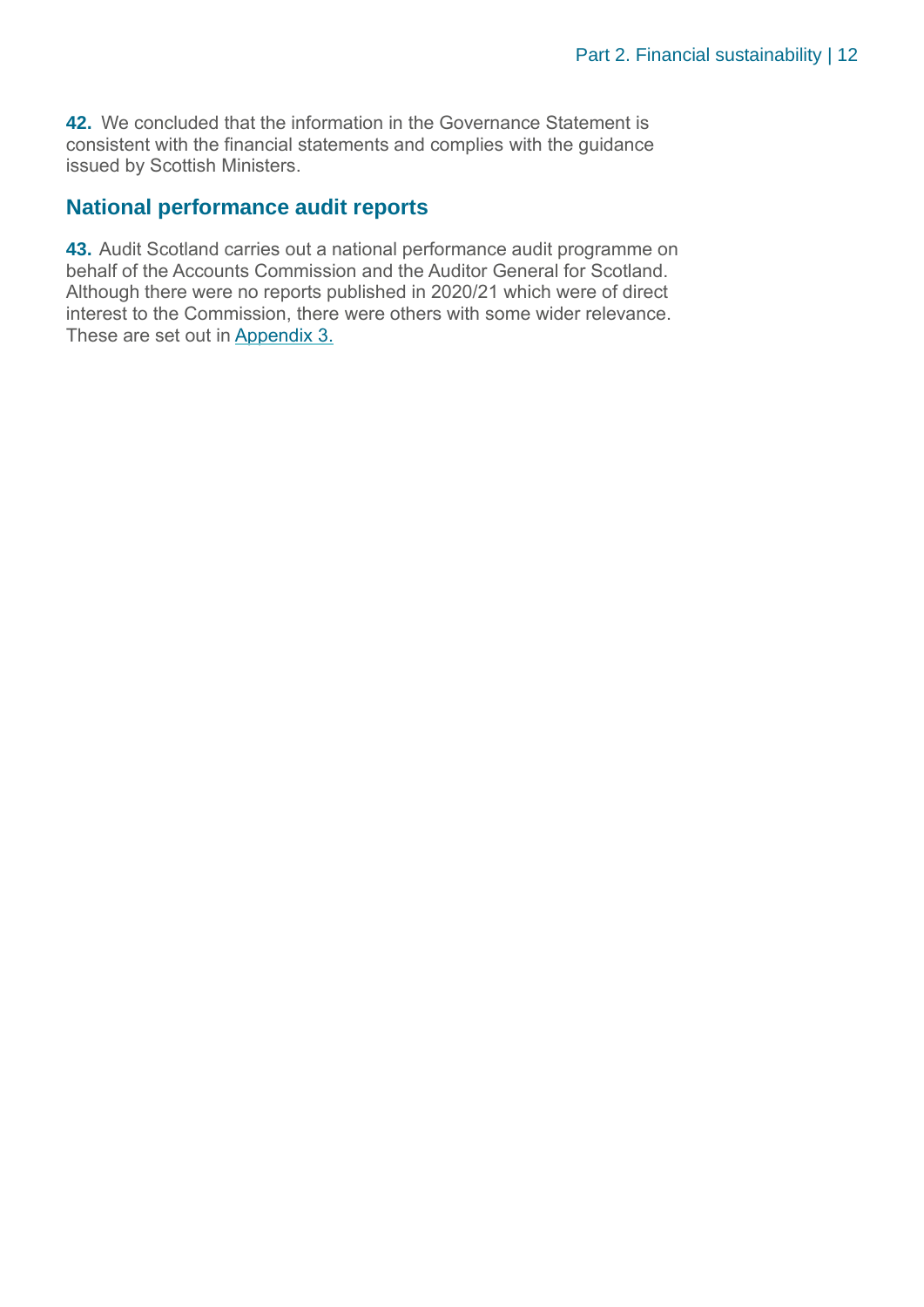# <span id="page-12-0"></span>**Appendix 1. Action plan 2020/21**

### **2020/21 recommendations**

<span id="page-12-1"></span>

| <b>Issue/risk</b>                                        | <b>Recommendation</b>                                                                                                                                                                                                            | <b>Agreed management</b><br>action/timing                 |
|----------------------------------------------------------|----------------------------------------------------------------------------------------------------------------------------------------------------------------------------------------------------------------------------------|-----------------------------------------------------------|
| 1. Financial strategy<br><b>improvement</b>              | The financial strategy should<br>be updated to reflect the<br>impact of the recently<br>completed pay and grading<br>strategy is a good<br>review, and to provide more<br>detail on how the risks to<br>financial sustainability | Financial strategy to be<br>updated to reflect changes in |
| The Commission's financial                               |                                                                                                                                                                                                                                  | staffing costs and addressing<br>risks.                   |
| assessment of the risks to                               |                                                                                                                                                                                                                                  | <b>Responsible officer:</b>                               |
| financial sustainability faced<br>by the Commission but  |                                                                                                                                                                                                                                  | <b>Chief Executive</b>                                    |
| requires more detail on how                              | identified will be addressed.                                                                                                                                                                                                    | <b>Agreed date:</b>                                       |
| these will be addressed. It<br>also does not reflect the | Paragraphs 33 to 38                                                                                                                                                                                                              | 31 December 2021                                          |
| impact of the recently                                   |                                                                                                                                                                                                                                  |                                                           |
| concluded pay and grading                                |                                                                                                                                                                                                                                  |                                                           |

Risk – there is a risk that the Commission do not respond quickly to changes in funding levels.

accounts are misstated if key

review.

### **Progress against prior year recommendations**

| <b>Issue/risk</b>                                                                                                                                                                                                                                                                   | <b>Recommendation</b>                                                                                                                                                                         | <b>Agreed management</b><br>action/timing                                                                                                                                                                                                       |
|-------------------------------------------------------------------------------------------------------------------------------------------------------------------------------------------------------------------------------------------------------------------------------------|-----------------------------------------------------------------------------------------------------------------------------------------------------------------------------------------------|-------------------------------------------------------------------------------------------------------------------------------------------------------------------------------------------------------------------------------------------------|
| 2. Year-end processes<br>Two key working papers were<br>not provided in the working<br>papers package provided to<br>audit. It is not clear if the<br>bank reconciliation had been<br>completed prior to<br>submission of the unaudited<br>annual report and accounts<br>for audit. | Year-end processes should<br>be reviewed to ensure that<br>key tasks are completed<br>before the annual report and<br>accounts (and supporting<br>working papers) are<br>submitted for audit. | <b>Complete</b><br>The Commission's year-end<br>processes have been<br>reviewed and Finance desk<br>instructions updated.<br>A complete set of working<br>papers was provided to audit<br>to accompany the draft<br>annual report and accounts. |
| $Risk$ – there is a risk that the                                                                                                                                                                                                                                                   |                                                                                                                                                                                               |                                                                                                                                                                                                                                                 |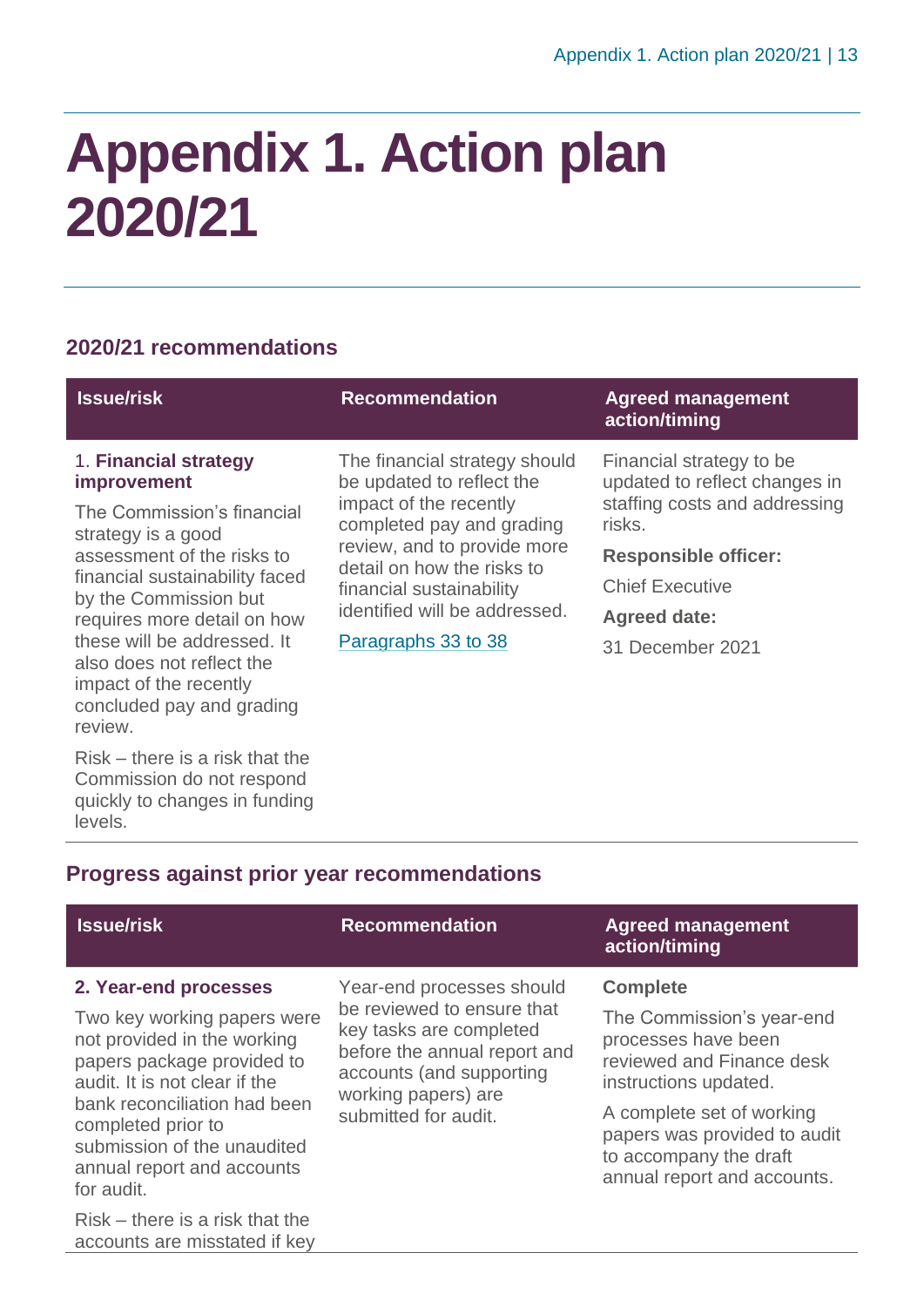### **Issue/risk Recommendation Agreed management**

year-end tasks are not completed timeously.

### **3. Fixed asset register**

Our audit found discrepancies between the value of Property, Plant and Equipment (PPE) disclosed in the accounts, the fixed asset register, and the general ledger. These discrepancies arose due to a lack of clarity over the Commission's capitalisation policy.

Risk – there is a risk that the accounts are misstated due to differences between the accounts and the underlying accounting records.

A reconciliation should be performed between the FAR and the ledger at the yearend to ensure the accounting records agree to the FAR. The Commission should amend its accounting policy to clarify when assets fall within a group, and when they should and should not be capitalised.

### **Complete**

**action/timing**

The accounting policy has been amended to clarify when assets should and should not be capitalised.

No differences were noted between the fixed asset register and the ledger.

### **4. Performance report**

There is scope to further improve the performance report in future years. Annex 5 to the FReM gives additional guidance for narrative reporting.

Risk – there is a risk that the Commission fails to communicate effectively with its stakeholders.

The Commission should review the content and presentation of its performance report against Annex 5 of the FReM and Audit Scotland's good practice guide.

### **Complete**

The Performance Report included in the 2020/21 annual report and accounts was compliant with requirements of the FReM.

#### **5. Performance report**

The Commission prepares a 'glossy' version of the annual report and accounts once the audit is substantially complete. The performance report included in the document submitted for audit includes text in places where graphics will be inserted in the final version which impacts on the readability and understandability of the performance report.

Risk – the audit process is less efficient resulting in

A more final version of the performance report should be included in the annual report and accounts submitted for audit.

#### **Complete**

The 2020/21 annual report and accounts submitted for audit was well-formatted and a much more final version than in previous years. This aided the audit process and resulted in fewer audit findings.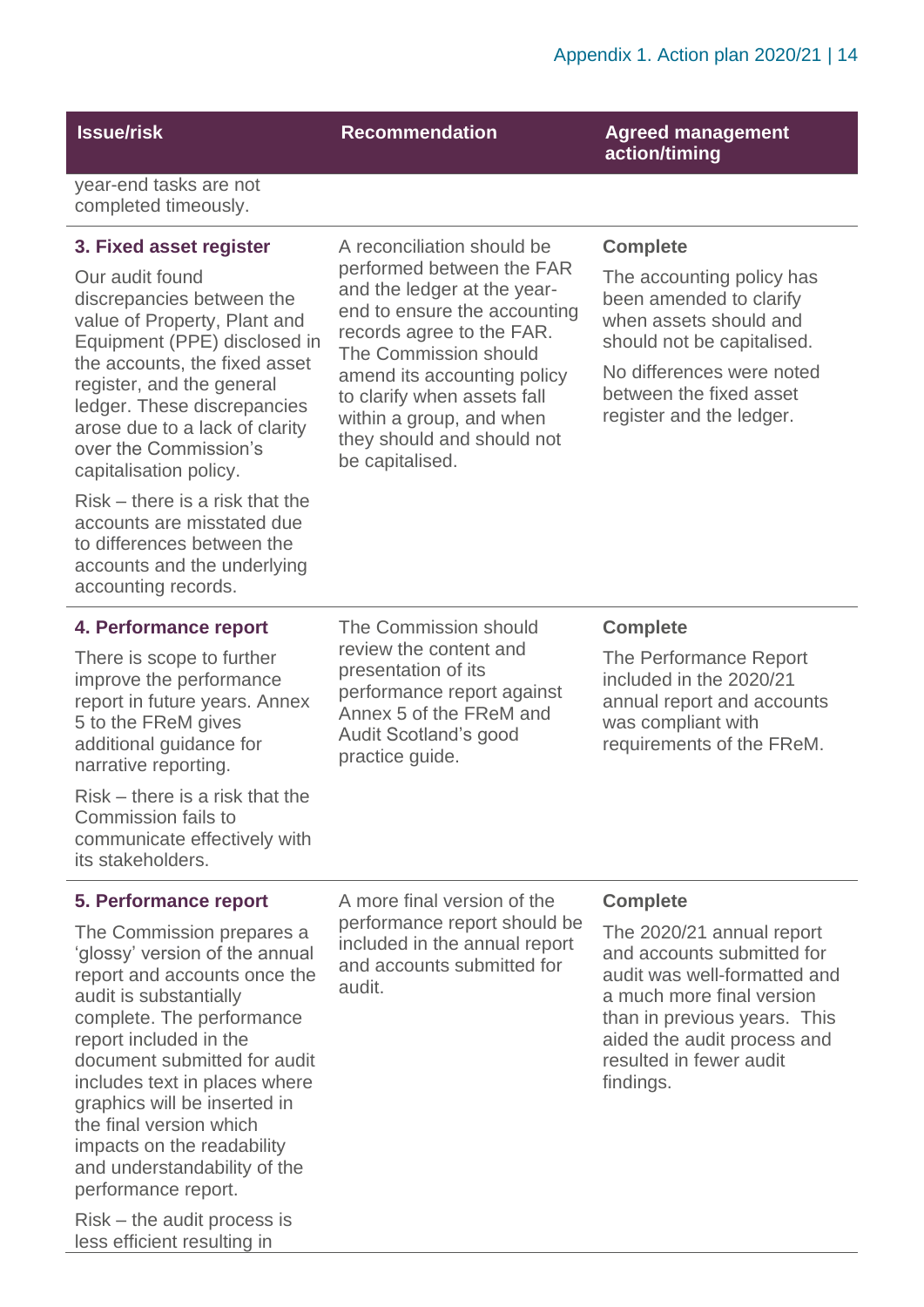**Issue/risk Recommendation Agreed management action/timing**

additional fees and delays to the completion of the audit process.

### **6. Internal control processes**

The Commission adopted a paperless approach to record keeping with effect from 1 April 2019 and, as a result, the completion of some internal control processes is no longer evidenced.

Risk – the scale and pace of change as a result of Covid-19 poses an increased risk that financial controls will not operate as intended.

We recommend the Commission implements an electronic record-keeping system to document the requirement for, and completion of, control procedures on a timely basis throughout the year and at year end. It should ensure controls remain effective during the period of uncertainty caused by the Covid-19 pandemic.

### **Complete**

Our audit work did not identify any areas of control weakness due to Covid-19. Where required, electronic record-keeping such as monthly bank reconciliations was in place.

### **7. Financial planning**

The Commission's budgets are prepared and approved on an annual basis. Scenario planning is not used to model the impact of different funding levels.

Risk – without medium to longer term financial planning (including scenario planning), there is a risk that the Commission is not fully prepared for potential changes in its funding levels and that opportunities and risks may not be fully realised/mitigated.

A long-term financial strategy (5 years +) supported by clear and detailed financial plans (3 years +) should be developed. Plans should set out scenario plans (best, worst, most likely) with a clear assessment of the impact of budget assumptions on activity and any residual risks.

### **Partially complete**

The Commission has prepared a medium-term financial strategy covering the three years to 2023/24. This needs to be updated to reflect the impact of the recently concluded pay and grading review. More detail on how the risks identified will be addressed should also be included.

Refer to [paras 33](#page-9-0) to 38.

[Recommendation 1](#page-12-1)

### **8. Performance management**

The Commission continues to develop its performance management system. Work is ongoing to develop a set of key performance indicators (KPIs) to support monitoring of progress made in delivering the outcomes set out in the strategic plan

The Commission should continue to develop its performance management framework including development of a range of key performance indicators against which to monitor its performance.

### **Complete**

In previous years we have reported updates against this recommendation. Last year we concluded that the KPIs, agreed by the Board in December 2019, were fairly generic and could be better tailored to the objectives included in the Commission's strategic plan.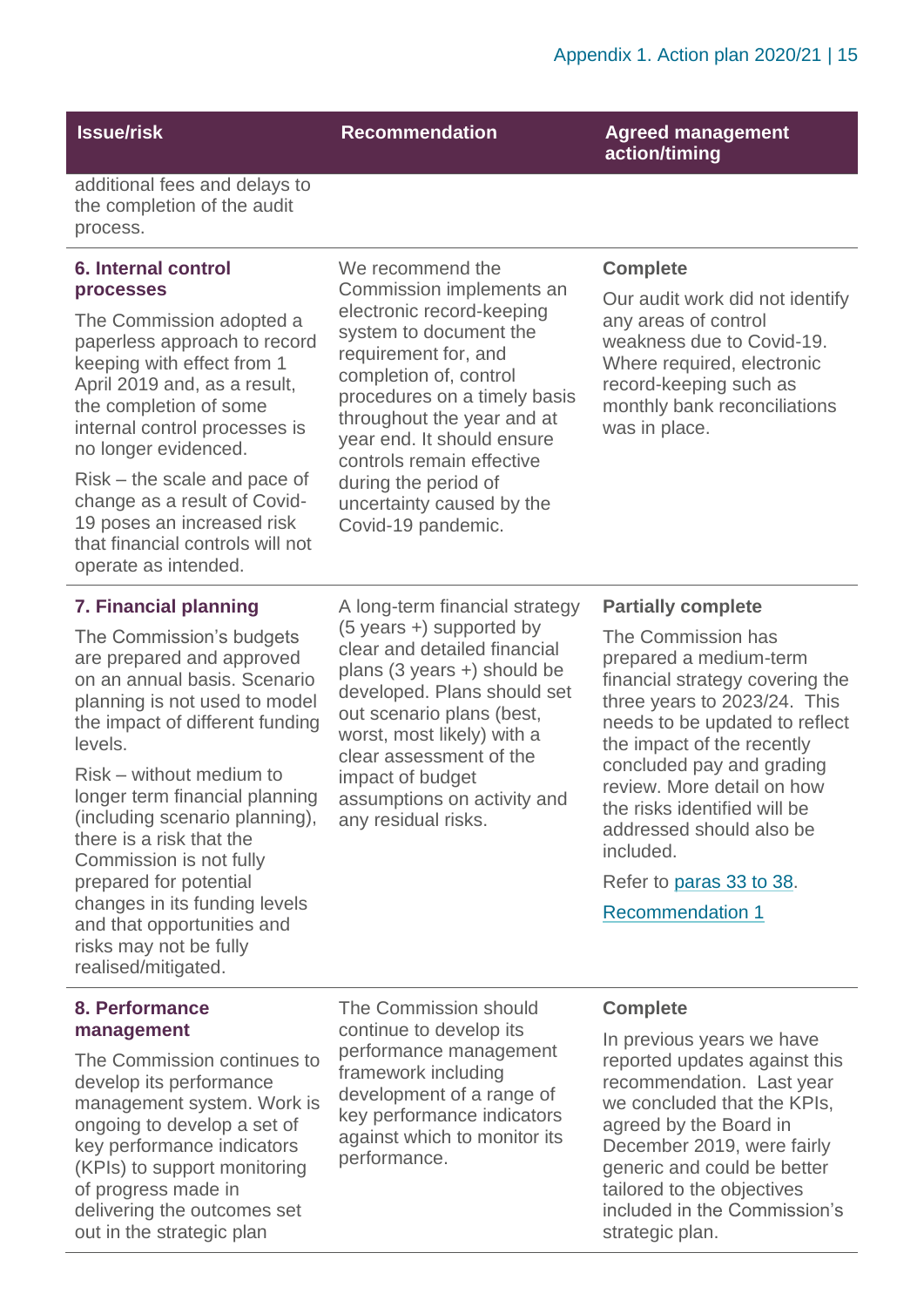| <b>Issue/risk</b>                                                                                                                                                                                                                | <b>Recommendation</b> | <b>Agreed management</b><br>action/timing                                                                                         |
|----------------------------------------------------------------------------------------------------------------------------------------------------------------------------------------------------------------------------------|-----------------------|-----------------------------------------------------------------------------------------------------------------------------------|
| $(2018-2021)$ and the annual<br>business plan.                                                                                                                                                                                   |                       | The new Strategic Plan 2020-<br>23 includes a revised set of<br>KPIs which are linked to the                                      |
| $Risk - in$ the absence of a<br>well-developed performance<br>management framework,<br>there is a risk that the<br>delivery of the Commission's<br>activities and strategic plan is<br>not adequately monitored and<br>reported. |                       | plan's objectives. In our<br>opinion, these provide an<br>appropriate framework for<br>measuring the Commission's<br>performance. |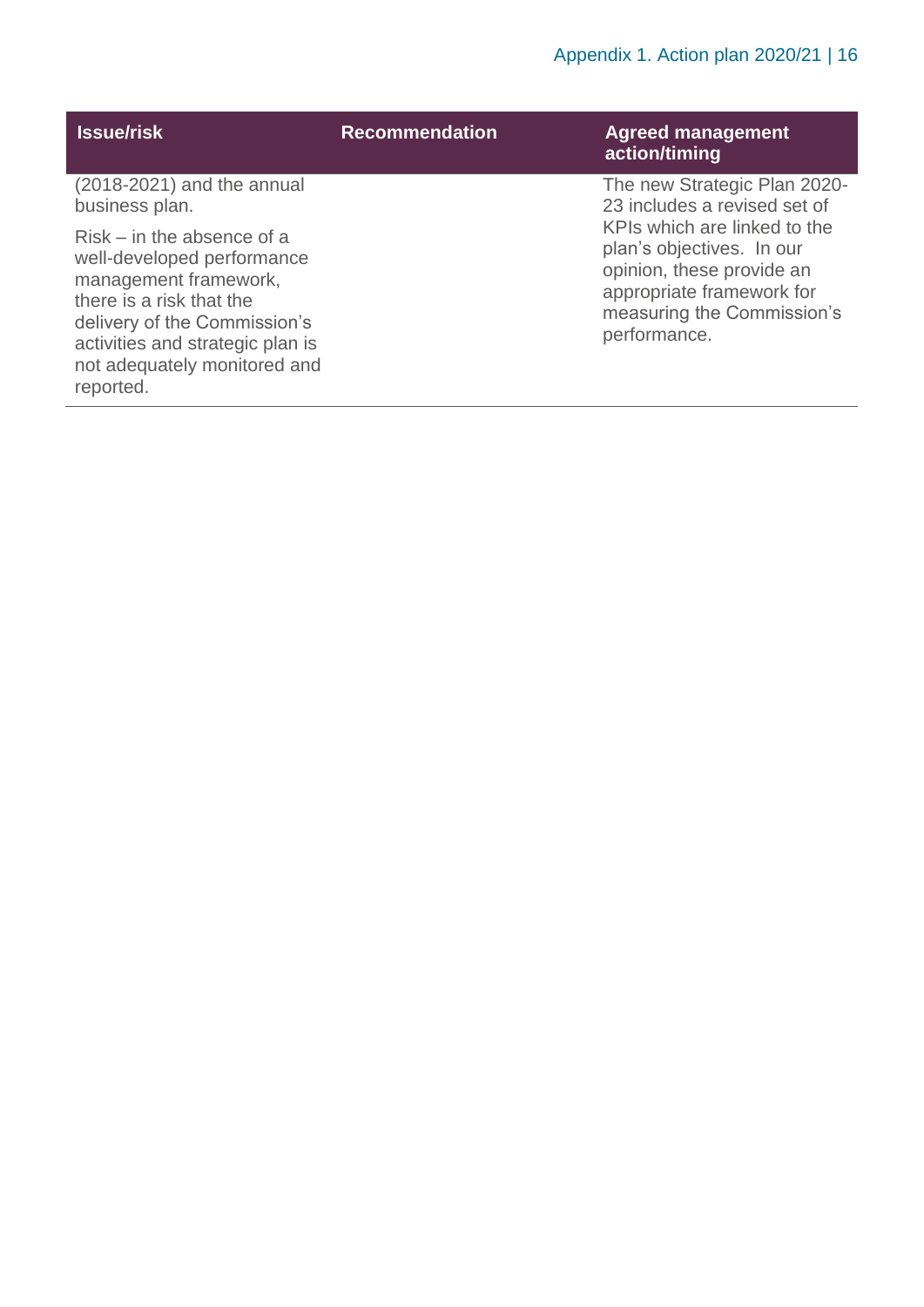# <span id="page-16-0"></span>**Appendix 2. Significant audit risks**

The table below sets out the audit risks we identified during our planning of the audit and how we addressed each risk in arriving at our conclusion.

### **Risks of material misstatement in the financial statements**

| <b>Audit risk</b>                                                                                                                                                                                                                                       | <b>Assurance procedure</b>                                                                      | <b>Results and conclusions</b>                                                                  |
|---------------------------------------------------------------------------------------------------------------------------------------------------------------------------------------------------------------------------------------------------------|-------------------------------------------------------------------------------------------------|-------------------------------------------------------------------------------------------------|
| 1. Risk of material<br>misstatement due to<br>fraud caused by the                                                                                                                                                                                       | Detailed testing of journal<br>entries and other period end<br>adjustments.                     | <b>Results:</b> Our audit work did<br>not identify any issues that<br>would indicate management |
| management override of<br>controls                                                                                                                                                                                                                      | Review of accounting<br>estimates for bias.                                                     | override of controls affecting<br>the out-turn or year-end<br>position.                         |
| International Auditing<br>Standards require that<br>audits are planned to                                                                                                                                                                               | Focused testing of accruals<br>and prepayments.                                                 | <b>Conclusion: Satisfactory</b>                                                                 |
| consider the risk of<br>material misstatement in<br>the financial statements<br>caused by fraud, which is<br>presumed to be a<br>significant risk in any<br>audit. This includes the<br>risk of fraud due to the<br>management override of<br>controls. | Evaluation of significant<br>transactions that are outside<br>the normal course of<br>business. |                                                                                                 |

### **2. Estimations and judgements**

There is a significant degree of subjectivity in the measurement and valuation of the work-inprogress of research projects at the financial year-end. This subjectivity represents an increased risk of misstatement in the financial statements.

Substantive testing of contracts in progress at year end.

Review of project status reports and reasonableness of estimates and assumptions used when determining stages of completion.

**Results:** Our audit work identified only one project in progress at year-end. Due to the status of the project, no estimation of the amount of work-in-progress was required. The values involved were not material to the financial statements. No significant estimations or judgements were made.

**Conclusion:** Satisfactory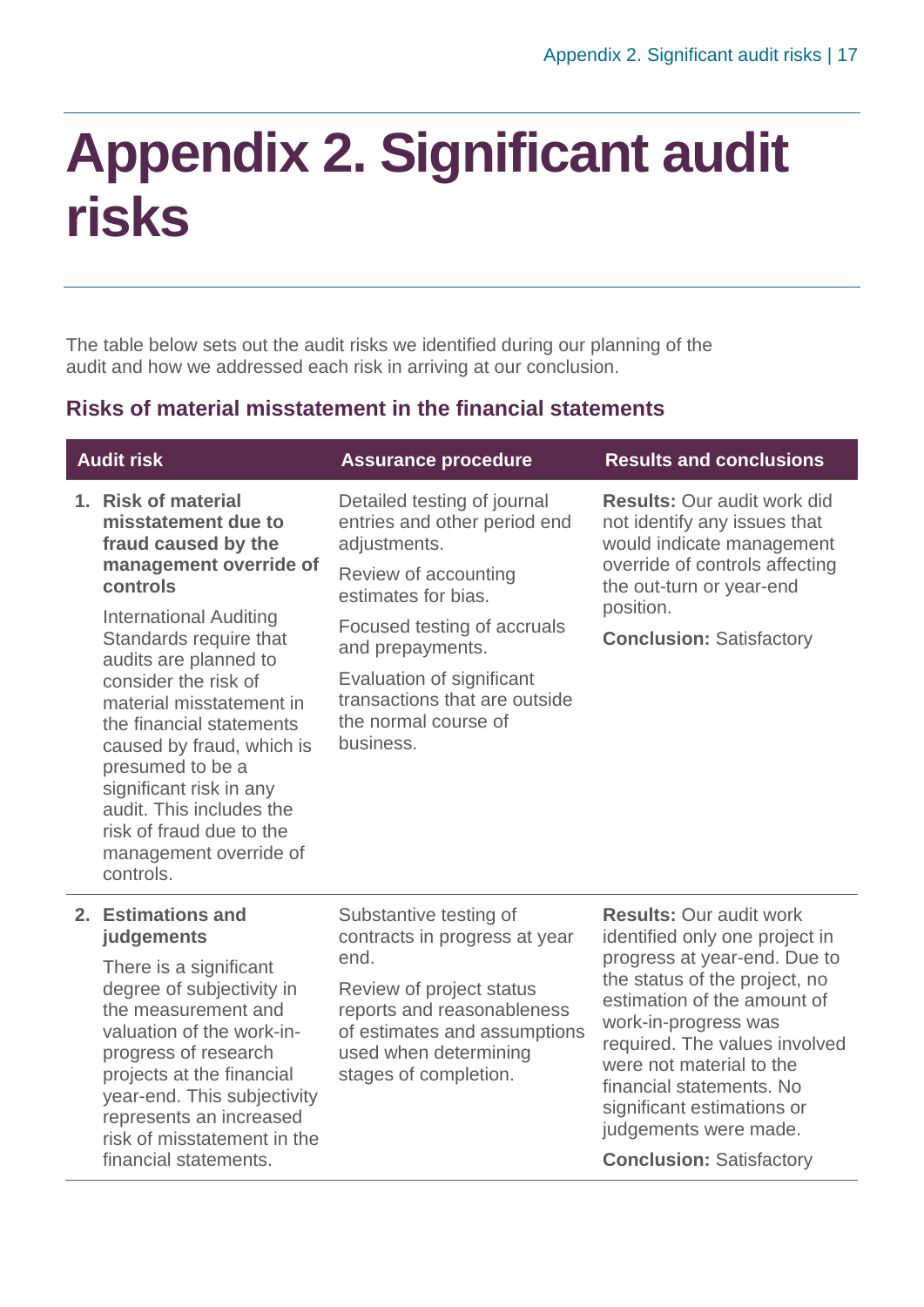### **3. Changes to FReM requirements for narrative reporting**

Last year we noted that there was scope to improve the performance report. This year's FReM includes a new chapter (Chapter 3) on lessons learned from the Government Financial Reporting Review, examples of good practice and guidance on improving narrative reporting. Chapters 5 (performance report) and 6 (accountability report) have also been revised. There is a risk that the 2020/21 annual report and accounts do not reflect the revised FReM requirements.

Review of the performance and accountability reports against requirements set out in the 2020/21 FReM.

Review of completed disclosure checklist and investigation of any areas of non-compliance.

### **Audit risk Assurance procedure Results and conclusions**

**Results:** Our review of the performance and accountability reports noted one non-compliance with the 202/21 FReM. The audited accounts have been updated to include the required disclosure on staff turnover.

Our review of the completed disclosure checklist did not identify any other areas of non-compliance.

**Conclusion:** Satisfactory

### **Risks identified from the auditor's wider responsibility under the Code of Audit Practice**

| <b>Audit risk</b>                                                                                                                                                                                                                                                                                                                                                                                          | <b>Assurance procedure</b>                                                            | <b>Results and conclusions</b>                                                                                                                                                                                                                                                                                                                                                                                                                                                                                                   |
|------------------------------------------------------------------------------------------------------------------------------------------------------------------------------------------------------------------------------------------------------------------------------------------------------------------------------------------------------------------------------------------------------------|---------------------------------------------------------------------------------------|----------------------------------------------------------------------------------------------------------------------------------------------------------------------------------------------------------------------------------------------------------------------------------------------------------------------------------------------------------------------------------------------------------------------------------------------------------------------------------------------------------------------------------|
| 4. Financial sustainability<br>The Commission's<br>budgets are prepared and<br>approved on an annual<br>basis. Without medium to<br>longer term financial<br>planning (including<br>scenario planning) there is<br>a risk that the<br>Commission is not fully<br>prepared for potential<br>changes in its funding<br>levels and that<br>opportunities and risks<br>may not be fully<br>realised/mitigated. | Review of the long-term<br>financial strategy.<br>Review of 2021/22 budget<br>papers. | <b>Results:</b> A medium-term<br>financial strategy covering the<br>three years to 2023/24 has<br>been prepared. This needs to<br>be updated to reflect the<br>impact of the recent pay and<br>grading review. More detail<br>on how the risks identified will<br>be addressed should also be<br>included.<br>The Commission's 2021/22<br>budget allocation is the same<br>as for 2020/21, and fixed<br>costs now account for 72% of<br>the Commission's budget.<br><b>Conclusion: Unsatisfactory</b><br><b>Recommendation 1</b> |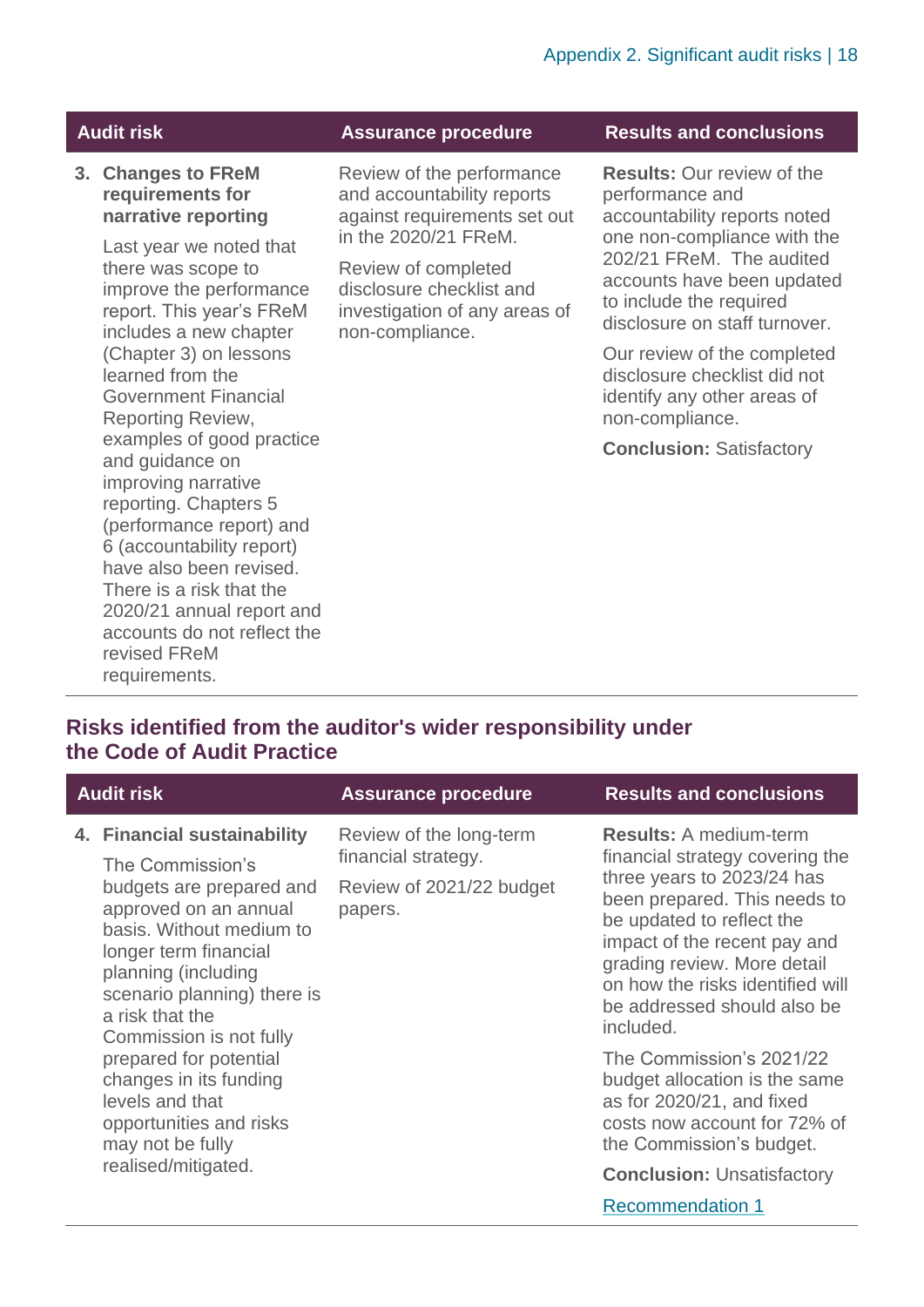## <span id="page-18-0"></span>**Appendix 3. Summary of 2020/21 national performance reports**

April [Affordable housing](https://www.audit-scotland.gov.uk/report/affordable-housing)

June [Highlands and Islands Enterprise: Management of Cairngorm mountain and](https://www.audit-scotland.gov.uk/report/highlands-and-islands-enterprise-management-of-cairngorm-mountain-and-funicular-railway)  [funicular railway](https://www.audit-scotland.gov.uk/report/highlands-and-islands-enterprise-management-of-cairngorm-mountain-and-funicular-railway)

[Local government in Scotland Overview 2020](https://www.audit-scotland.gov.uk/report/local-government-in-scotland-overview-2020)

July [The National Fraud Initiative in Scotland 2018/19](https://www.audit-scotland.gov.uk/report/the-national-fraud-initiative-in-scotland-201819)

**January** [Digital progress in local government](https://www.audit-scotland.gov.uk/report/digital-progress-in-local-government) [Local government in Scotland: Financial overview 2019/20](https://www.audit-scotland.gov.uk/report/local-government-in-scotland-financial-overview-201920)

February [NHS in Scotland 2020](https://www.audit-scotland.gov.uk/report/nhs-in-scotland-2020)

March [Improving outcomes for young people through school education](https://www.audit-scotland.gov.uk/report/improving-outcomes-for-young-people-through-school-education)